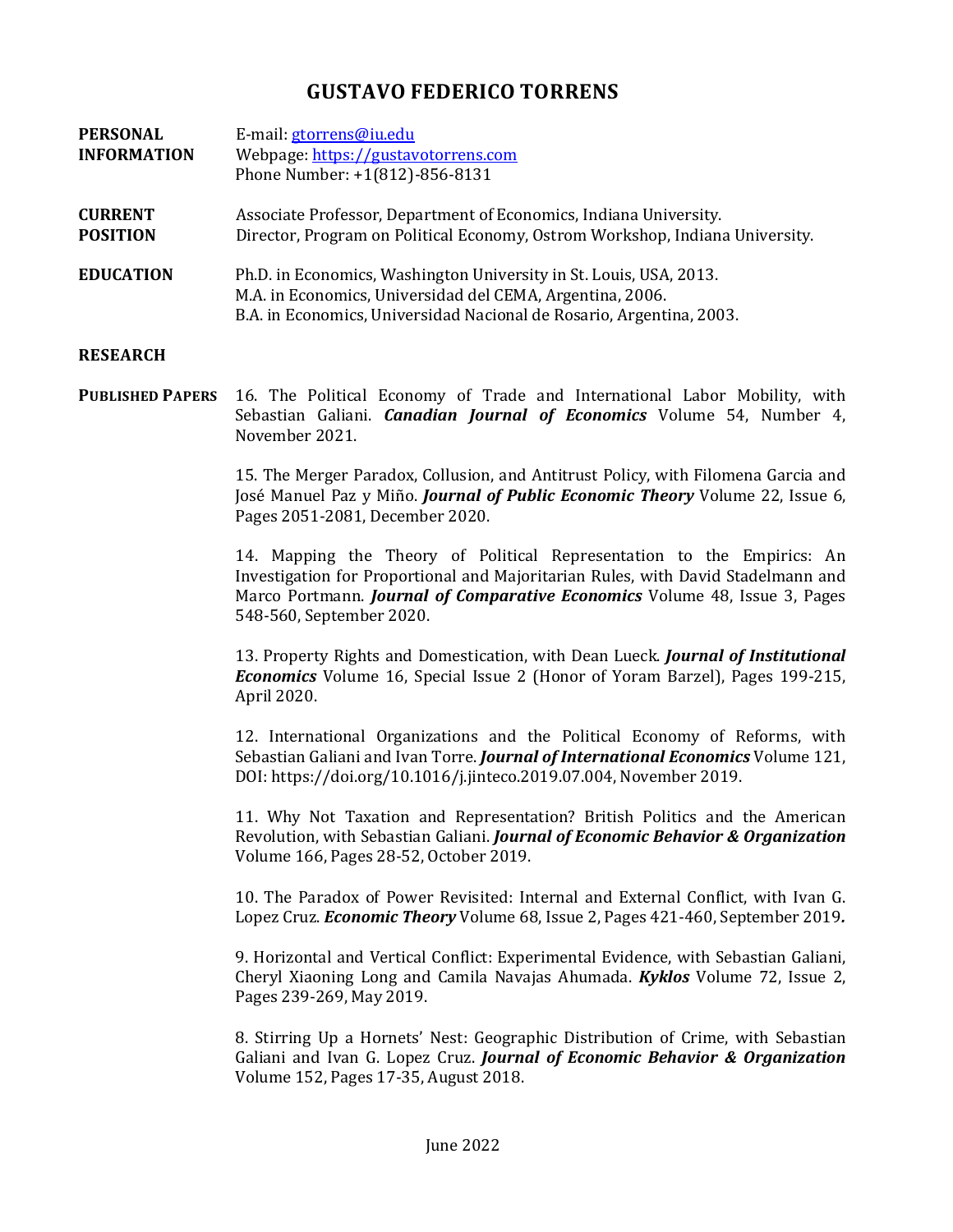|                                                     | 7. Collective Action: Experimental Evidence, with Victoria Anauati, Brian Feld and<br>Sebastian Galiani. Games and Economic Behavior Volume 99, Pages 36-55,<br>September 2016.                                                             |
|-----------------------------------------------------|---------------------------------------------------------------------------------------------------------------------------------------------------------------------------------------------------------------------------------------------|
|                                                     | 6. Fiscal Federalism and Legislative Malapportionment: Causal Evidence from<br>Independent but related Natural Experiments", with Sebastian Galiani and Iván<br>Torre. Economics & Politics, Volume 28, Issue 1, Pages 133-159, March 2016. |
|                                                     | 5. The Political Coase Theorem: Experimental Evidence, with Sebastian Galiani and<br>Lucía Yanguas. Journal of Economic Behavior & Organization Volume 103, Pages<br>17-38, July 2014.                                                      |
|                                                     | 4. Autocracy, Democracy and Trade Policy, with Sebastian Galiani. Journal of<br>International Economics, Volume 93, Issue 1, Pages 173-193, May 2014.                                                                                       |
|                                                     | 3. Factor Endowments, Democracy and Trade Policy Divergence, with Sebastian<br>Galiani and Norman Schofield. Journal of Public Economic Theory Volume<br>16, Issue 1, Pages 119-156, February 2014.                                         |
|                                                     | 2. Making Rules Credible: Divided Government and Political Budget Cycles, with<br>Jorge Streb. Public Choice, Volume 156, Issue 3-4, Pages 703-722, September 2013.                                                                         |
|                                                     | 1. Checks and Balances on Political Budget Cycles: Cross-Country Evidence, with<br>Jorge Streb and Daniel Lema. Kyklos, Volume 62, Issue 3, Pages 426-447, August<br>2009.                                                                  |
| <b>UNDER REVIEW</b><br>AND<br><b>WORKING PAPERS</b> | Fighting Communism Supporting Collusion, with Sebastian Galiani and José Manuel<br>Paz y Miño.<br>SSRN Working Paper: https://papers.ssrn.com/sol3/papers.cfm?abstract_id=4135570                                                           |
|                                                     | Interest Groups, Partisan Politics, and Environmental Polarization, with Dean Lueck<br>and Julio Ramos Pastrana.<br><b>SSRN Working Paper:</b>                                                                                              |
|                                                     | Why Nations Join the International Oil Pollution Compensation Funds: Risk,<br>Transaction Costs and Democracy, with David Soto-Oñate.<br>SSRN Working Paper: https://papers.ssrn.com/sol3/papers.cfm?abstract_id=4009805                    |
|                                                     | Colonial Wars and Trade Restrictions: Fighting for Exclusive Trading Rights, with<br>Ivan G. Lopez Cruz.<br>SSRN Working Paper: https://papers.ssrn.com/sol3/papers.cfm?abstract_id=3969393                                                 |
|                                                     | Geopolitics and International Trade Infrastructure, with Sebastian Galiani and José<br>Manuel Paz y Miño.<br>SSRN Working Paper: https://papers.ssrn.com/sol3/papers.cfm?abstract_id=3882736                                                |
|                                                     | Populism, Protectionism, and Political Instability, with Tyler Daun and Sebastian<br>Galiani.<br>SSRN Working Paper: https://papers.ssrn.com/sol3/papers.cfm?abstract_id=3764096.                                                           |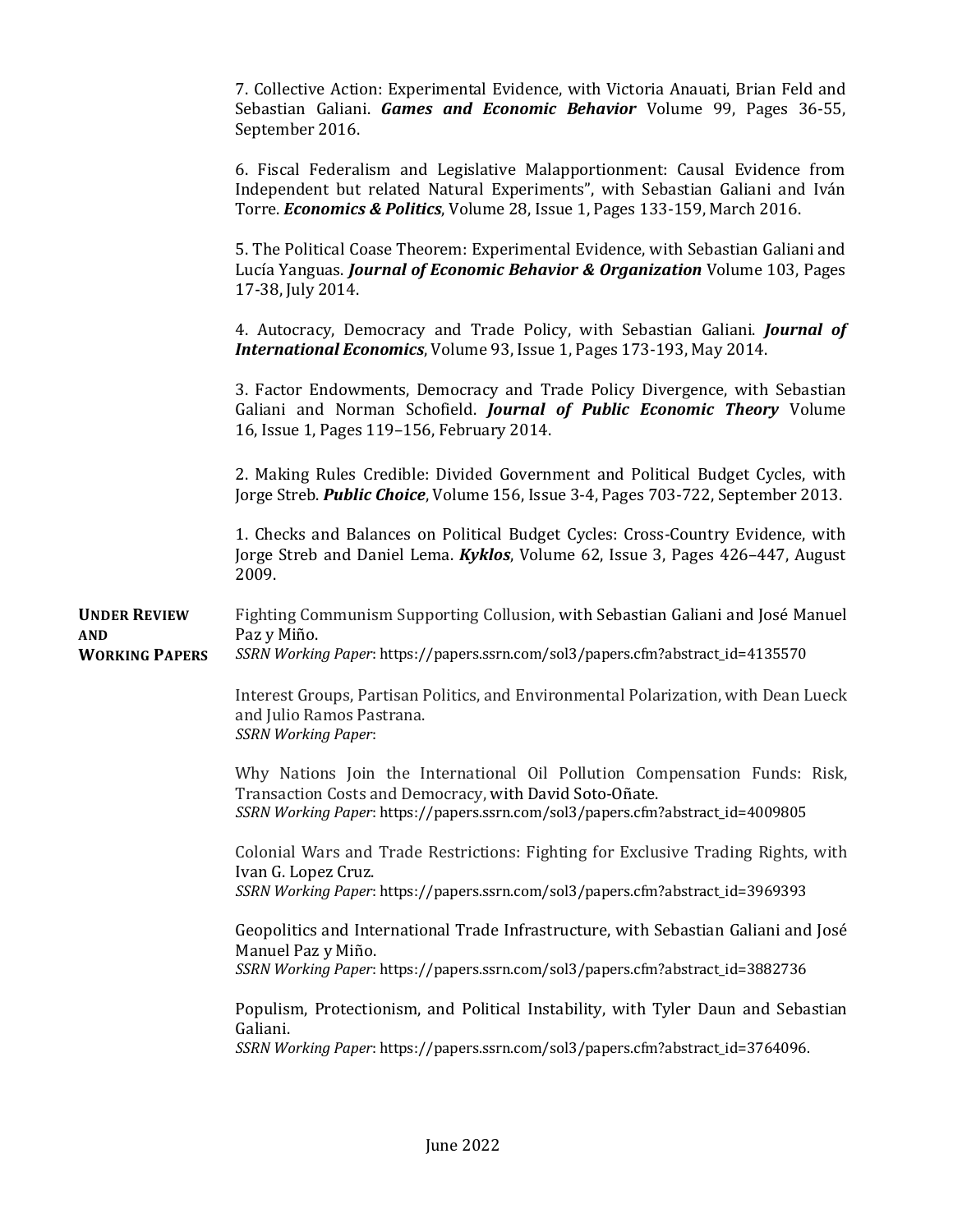|                                           | Institutional-Cultural Coherence and Economic Development: The Case of the<br>Spanish Regions, with David Soto-Oñate.<br>SSRN Working Paper: https://papers.ssrn.com/sol3/papers.cfm?abstract_id=3625273.                                                                                                                                                                                                                                                                                                                                                                                                                                                                                                                                                                                                                                                                                                                                                                                                                                                                                                                                                                                                                                                                                                                                                                                                                                                                         |
|-------------------------------------------|-----------------------------------------------------------------------------------------------------------------------------------------------------------------------------------------------------------------------------------------------------------------------------------------------------------------------------------------------------------------------------------------------------------------------------------------------------------------------------------------------------------------------------------------------------------------------------------------------------------------------------------------------------------------------------------------------------------------------------------------------------------------------------------------------------------------------------------------------------------------------------------------------------------------------------------------------------------------------------------------------------------------------------------------------------------------------------------------------------------------------------------------------------------------------------------------------------------------------------------------------------------------------------------------------------------------------------------------------------------------------------------------------------------------------------------------------------------------------------------|
|                                           | Nationalistic Bias in Collusion Prosecution: The Case for International Antitrust<br>Agreements, with Filomena Garcia and José Manuel Paz y Miño.<br>SSNR Working Paper: https://papers.ssrn.com/sol3/papers.cfm?abstract_id=2943073.                                                                                                                                                                                                                                                                                                                                                                                                                                                                                                                                                                                                                                                                                                                                                                                                                                                                                                                                                                                                                                                                                                                                                                                                                                             |
|                                           | Hidden Drivers of Violence Diffusion: Evidence from Illegal Oil Siphoning in Mexico,<br>with Ivan G. Lopez Cruz.<br>SSNR Working Paper: https://papers.ssrn.com/sol3/papers.cfm?abstract_id=3470787                                                                                                                                                                                                                                                                                                                                                                                                                                                                                                                                                                                                                                                                                                                                                                                                                                                                                                                                                                                                                                                                                                                                                                                                                                                                               |
|                                           | When Children Rule: Parenting in Modern Families, with Sebastian Galiani<br>and Matthew Staiger.<br>NBER Working Paper No. 23087.<br>SSNR Working Paper: https://papers.ssrn.com/sol3/papers2.cfm?abstract_id=2902732.                                                                                                                                                                                                                                                                                                                                                                                                                                                                                                                                                                                                                                                                                                                                                                                                                                                                                                                                                                                                                                                                                                                                                                                                                                                            |
|                                           | Optimal Regulation of the Media Industry.<br>SSRN Working Paper: http://papers.ssrn.com/sol3/papers.cfm?abstract_id=2666157.                                                                                                                                                                                                                                                                                                                                                                                                                                                                                                                                                                                                                                                                                                                                                                                                                                                                                                                                                                                                                                                                                                                                                                                                                                                                                                                                                      |
|                                           | Honesty and Lemons: The Role of Trust in Markets, with Jorge Streb.<br>UCEMA Working Paper No. 492.                                                                                                                                                                                                                                                                                                                                                                                                                                                                                                                                                                                                                                                                                                                                                                                                                                                                                                                                                                                                                                                                                                                                                                                                                                                                                                                                                                               |
|                                           | Meaningful Talk, with Jorge Streb.<br><b>UCEMA Working Paper No. 443.</b>                                                                                                                                                                                                                                                                                                                                                                                                                                                                                                                                                                                                                                                                                                                                                                                                                                                                                                                                                                                                                                                                                                                                                                                                                                                                                                                                                                                                         |
| <b>BOOK CHAPTERS</b>                      | La Economía Política de la Política Fiscal, with Jorge Streb. In <i>Progresos en</i><br>Economía del Sector Público, AAEP, Fondo Editorial Consejo, 2011.                                                                                                                                                                                                                                                                                                                                                                                                                                                                                                                                                                                                                                                                                                                                                                                                                                                                                                                                                                                                                                                                                                                                                                                                                                                                                                                         |
| <b>CONFERENCES</b><br><b>AND SEMINARS</b> | Summer 2022, Young Scholars Symposium (Workshop), Bloomington, Indiana, U.S.<br>Fall 2021, Ronald Coase Institute Workshop on Institutional Analysis.<br>Fall 2021, Universidad del Cema. Webinar.<br>Fall 2021, Ostrom Workshop, Bloomington, Indiana, U.S.<br>Fall 2020, Arizona State University, Don't Waste the Covid-19 Crisis. Webinar Series.<br>Spring 2020, Ostrom Workshop, Bloomington, Indiana, U.S.<br>Fall 2019, Symposium on Natural Resource Governance for Young Scholars, Bloomington,<br>Indiana, U.S.<br>Fall 2019, Clemson University, Clemson, South Carolina, U.S.<br>Summer 2019, Workshop on New Insights into Political Economy, Bayreuth, Germany.<br>Summer 2019, Midwest Economic Theory Meetings, Bloomington, Indiana, U.S.<br>Spring 2019, PIEP, Bloomington, Indiana, U.S.<br>Spring 2019, Ostrom Workshop, Bloomington, Indiana, U.S.<br>Spring 2019, Drexel University, Philadelphia, U.S.<br>Summer 2018, Workshop on New Insights into Political Economy, Berlin, Germany.<br>Summer 2018, University of Bayreuth, Germany.<br>Fall 2017, Ronald Coase Institute Workshop on Institutional Analysis, Bogota, Colombia.<br>Summer 2017, Workshop on New Insights into Political Economy, Berlin, Germany.<br>Summer 2017, SIOE Meetings, New York, U.S.<br>Fall 2016, Universidad Carlos III - Juan March Institute, Madrid, Spain.<br>Fall 2016, Kelly Business School, Bloomington, Indiana.<br>Summer 2016, SAET, Rio de Janeiro, Brazil. |
|                                           | Summer 2016, Workshop on New Insights into Political Economy, Berlin, Germany.<br>Fall 2015, UECE Lisbon Meetings in Game Theory and Applications, Lisbon, Portugal.                                                                                                                                                                                                                                                                                                                                                                                                                                                                                                                                                                                                                                                                                                                                                                                                                                                                                                                                                                                                                                                                                                                                                                                                                                                                                                              |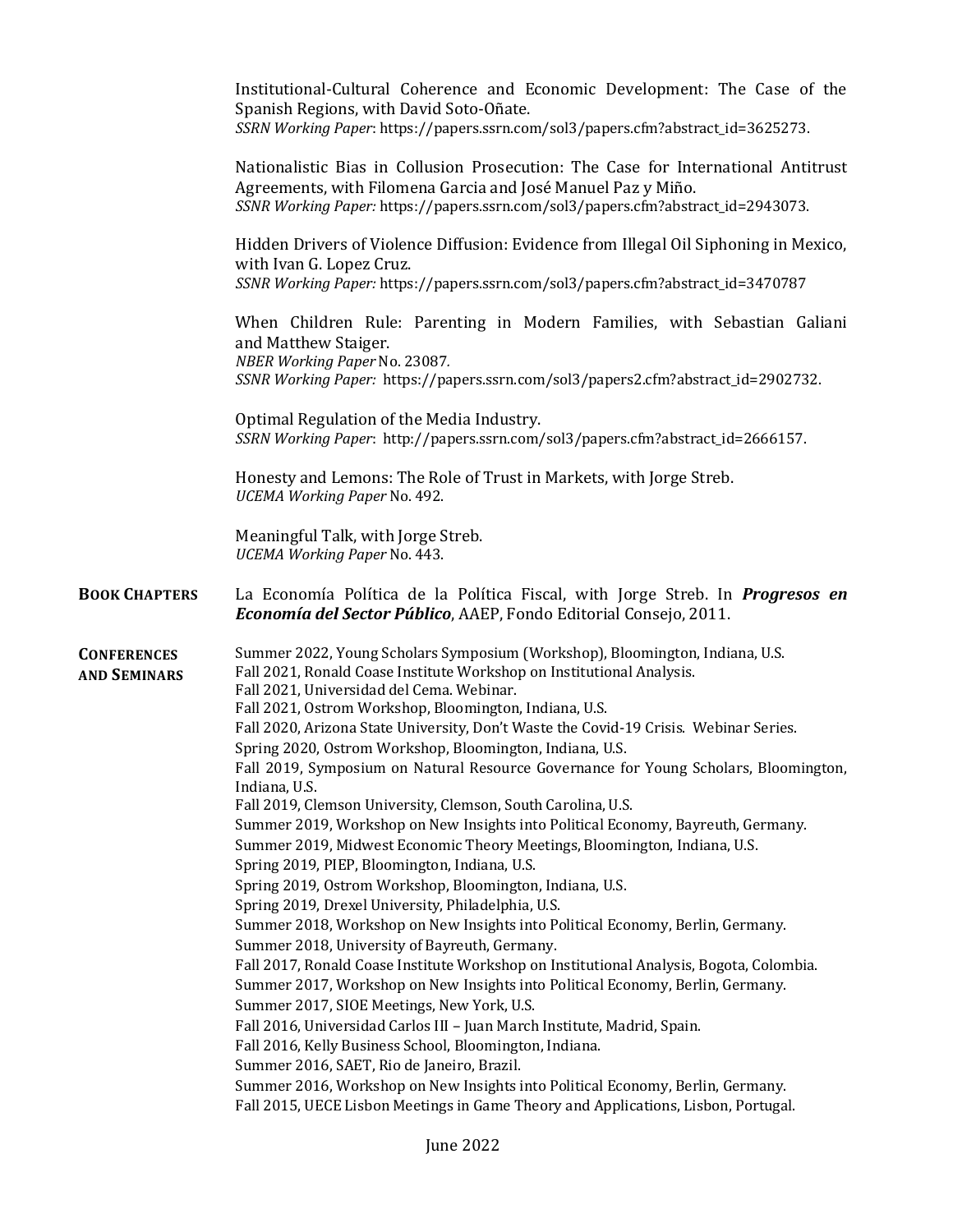Summer 2015, Lecturer 16th Trento Summer School, Trento, Italy. Spring 2015, Ostrom Workshop, Bloomington, Indiana, U.S. Fall 2014, Federal Communications Commission, D.C., U.S. Spring 2014, University of Maryland, Maryland, U.S. Spring 2014, Conference in Honor of Adolfo Canitrot, Universidad Di Tella, Argentina. Spring 2013, University of Nebraska, Lincoln, Nebraska, U.S. Spring 2013, Indiana University, Bloomington, Indiana, U.S. Spring 2013, Universidad de Los Andes, Bogotá, Colombia Spring 2013, University of Miami, Miami, Florida, U.S. Fall 2012, Washington University in St. Louis, St. Louis, Missouri, U.S. Summer 2011, SAET, Faro, Portugal. Summer 2011, North American Econometric Society Meeting, St. Louis, Missouri, U.S. Summer 2011, PET, Bloomington, Indiana, U.S. Fall 2010, LACEA, Medellin, Colombia.

## **TEACHING AND ADVISING**

**(US)**

**TEACHING EXPERIENCE Instructor Theory of Prices and Markets I** (Econ 521), Indiana University (Fall 2018-2021)

> **Instructor Advanced Microeconomics Seminar** (Econ 724), Indiana University (Fall 2014, Spring 2021)

> **Instructor International Trade** (Econ 331), Indiana University (Spring 2013, 2016)

> **Instructor Intermediate Microeconomics** (Econ 321), Indiana University (Fall 2013-17, Fall 2020, Spring 2015, 2019, 2020)

> **Teaching Assistant Theory of Property Rights** (Econ 458), B.A. course, Washington University in St. Louis (Fall 2009, 2010, 2011). Professors: Douglass North and John Drobak.

> **Teaching Assistant Development Economics** (Econ 471), B.A. course, Washington University in St. Louis (Spring 2010, 2012). Professor: Sebastian Galiani.

> **Teaching Assistant Economics of Law** (Econ 403), B.A. course, Washington University in St. Louis (Spring 2011). Professor: Juan Pantano.

> **Teaching Assistant Macroeconomics** (Econ 501 and Econ 502), Ph.D. course, Washington University in St. Louis (Fall 2008, Spring 2009). Professors: Rodolfo Manuelli, Yong Seok Shin, Michele Boldrin and Stephen Williamson.

**TEACHING EXPERIENCE (OTHER) Economics and Management Summer School,** University of Bayreuth, Bayreuth, Germany (2018).

> **Lecturer Topics in Political Economy**, Universidad del CEMA, Buenos Aires, Argentina (2017, 2019).

> **Instructor Microeconomics**, B.A. in Economics course of Universidad Nacional del Litoral, Santa Fe, Argentina (2004, 2005, and 2006).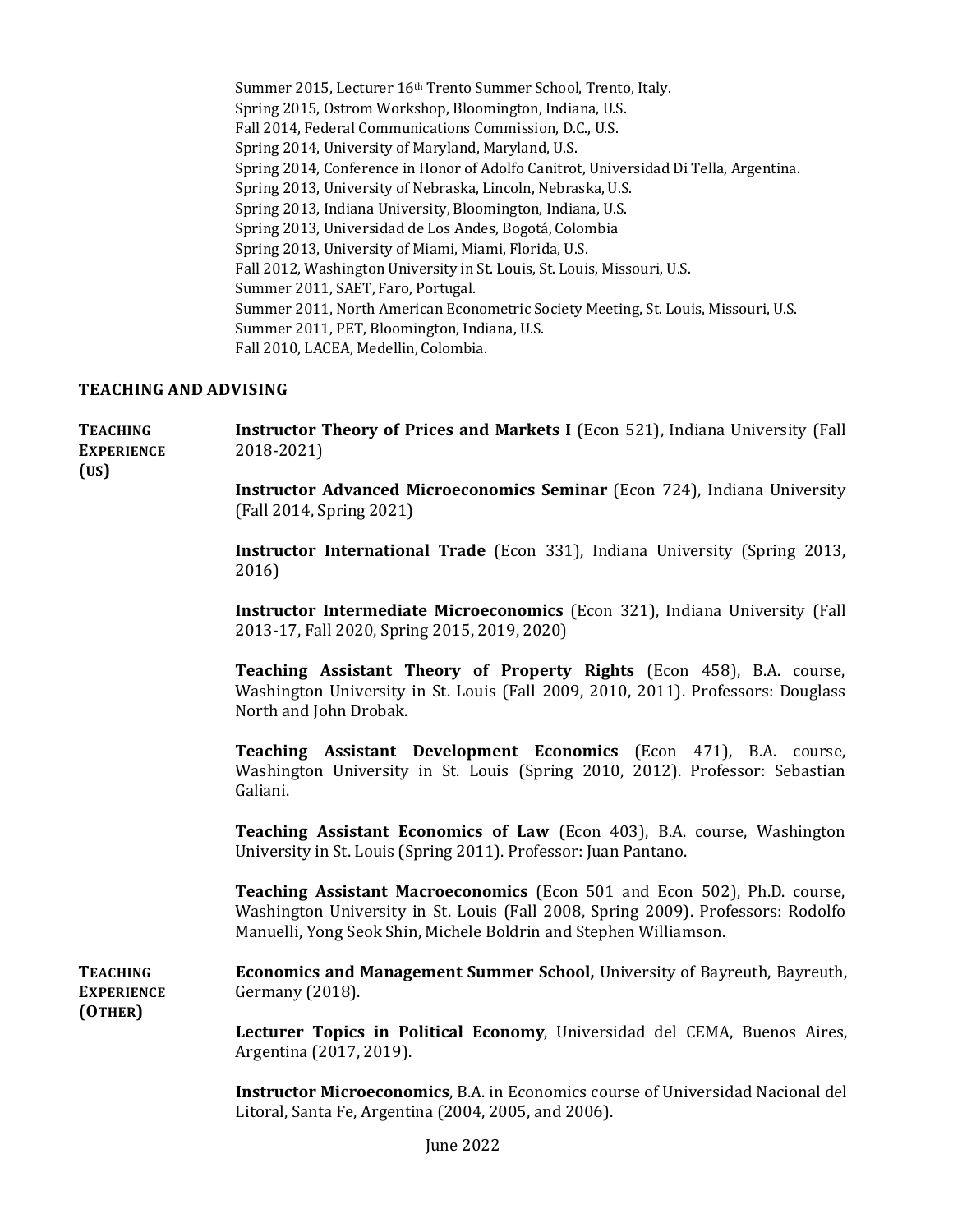**Instructor Macroeconomics**, B.A. in Business Administration course, Universidad Austral, Rosario, Argentina (2005, 2006, and 2007).

**Instructor Introduction to Economics**, B.A. in Business Administration course, Universidad Austral, Rosario, Argentina (2005, 2006, and 2007).

**Lecturer Topics in Game Theory**, Universidad del CEMA, Buenos Aires, Argentina (2008).

**Teaching Assistant Mathematical Economics**, M.A. in Economics course, Universidad del CEMA, Buenos Aires, Argentina (2005, 2006, and 2007).

**Teaching Assistant Econometrics**, M.A. in Economics course, Universidad del CEMA, Buenos Aires, Argentina (2005).

**Teaching Assistant Microeconomics**, B.A. in Economics course, Universidad del CEMA, Buenos Aires, Argentina (2004, 2005, 2006, and 2007).

**Teaching Assistant Macroeconomics**, B.A. in Economics course of Universidad Nacional de Rosario, Rosario, Argentina (1999, 2000).

**ADVISING EXPERIENCE PhD Dissertation Committee, Department of Economics, Indiana University**: Adela Maria Arguello (Clackamas College), Jose Pedro Borges Coelhoso Pere (Bank of Canada), Ridwan Endrizal (Andalas University), Ivan Guillermo Lopez Cruz (Sabanci University), Nicholas Anthony Pairolero (United States Patent and Trademark Office), Tyler Daun (International Trade Commission), José Manuel Paz y Miño (Catholic University of Uruguay), Julio Ramos Pastrana (Pennsylvania State University), Joseph Westenberg (ACES), Andrew Berryhill (expected graduation May 2024).

**Postdoc Advising**: David Soto-Oñate (University of Vigo).

**PhD Dissertation Committee (outside Indiana University):** Darcio Genicolo-Martins (Center for Regulation and Democracy, Insper, Brazil, Graduated: November 2020).

**Undergraduate Thesis**. César Franzetti, Is there market power in Argentina's insurance car market? Universidad Nacional de Rosario, Argentina.

## **HONORS, SCHOLARSHIPS AND AWARDS**

**HONORS** Distinguished thesis: Ideology and Political Economy. Master in Economics, Universidad del CEMA (March 2006).

Best G.P.A of the Master in Economics. Universidad del CEMA (December 2004).

Best G.P.A. of the Bachelor in Economics (Licenciatura en Economía). Universidad Nacional de Rosario (December 2002).